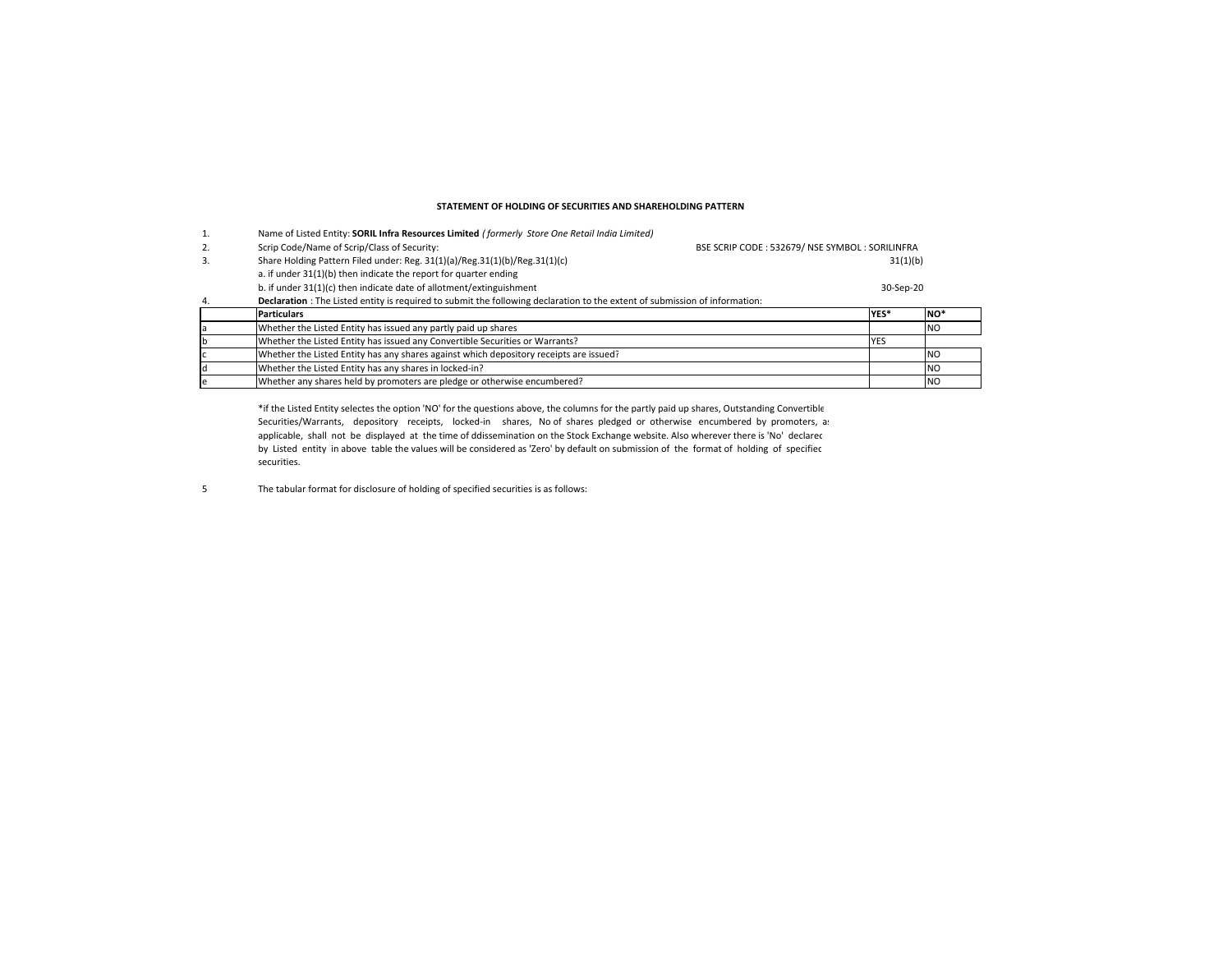### **Table I ‐ Summary Statement holding of specified securities**

|      | Category Category of Shareholder  | Nos. of | No. of fully paid up No. of Partly paid- No. of Shares |      |                   | Total nos. of           | Shareholding as a Number of Voting Rights held in each class of securities No. of Shares |                       |                      |          |                   |               | Shareholding as a %       | Number of Locked in Shares |                     | <b>Number of Shares</b>            |               | Number of      |
|------|-----------------------------------|---------|--------------------------------------------------------|------|-------------------|-------------------------|------------------------------------------------------------------------------------------|-----------------------|----------------------|----------|-------------------|---------------|---------------------------|----------------------------|---------------------|------------------------------------|---------------|----------------|
|      |                                   |         | Shareholders equity shares held up equity shares       |      | Underlying        | <b>Shares Held</b>      | % of total no. of                                                                        |                       |                      |          | <b>Underlying</b> | assuming full |                           |                            |                     | pledged or otherwise equity shares |               |                |
|      |                                   |         |                                                        | held | <b>Depository</b> |                         | shares (calculated                                                                       |                       |                      |          |                   | Outstanding   | conversion of             |                            |                     | encumbered                         |               | held in        |
|      |                                   |         |                                                        |      | <b>Receipts</b>   |                         | as per SCRR, 1957)                                                                       |                       |                      |          |                   | convertible   | convertible Securities    |                            |                     |                                    |               | dematerialized |
|      |                                   |         |                                                        |      |                   |                         | As a % of                                                                                |                       |                      |          |                   | securities    | (as a percentage of       |                            |                     |                                    |               | form           |
|      |                                   |         |                                                        |      |                   |                         | $(A+B+C2)$                                                                               |                       |                      |          |                   | (Including    | diluted share capital) As |                            |                     |                                    |               |                |
|      |                                   |         |                                                        |      |                   |                         |                                                                                          |                       |                      |          |                   | Warrants)     | a % of (A+B+C2))          |                            |                     |                                    |               |                |
|      |                                   |         |                                                        |      |                   |                         |                                                                                          |                       | No. of Voting Rights |          | Total as a        |               |                           | No.                        | As a % of total No. |                                    | As a % of     |                |
|      |                                   |         |                                                        |      |                   |                         |                                                                                          |                       |                      |          | % of              |               |                           |                            | Shares held         |                                    | total         |                |
|      |                                   |         |                                                        |      |                   |                         |                                                                                          |                       |                      |          | $(A+B+C)$         |               |                           |                            |                     |                                    | <b>Shares</b> |                |
|      |                                   |         |                                                        |      |                   |                         |                                                                                          | Class eg: X           | Class eg: Y          | Total    |                   |               |                           |                            |                     |                                    |               |                |
|      |                                   |         |                                                        |      |                   |                         |                                                                                          | <b>(Equity shares</b> |                      |          |                   |               |                           |                            |                     |                                    |               |                |
|      |                                   |         |                                                        |      |                   |                         |                                                                                          | with voting           |                      |          |                   |               |                           |                            |                     |                                    |               |                |
|      |                                   |         |                                                        |      |                   |                         |                                                                                          | rights)               |                      |          |                   |               |                           |                            |                     |                                    |               |                |
|      |                                   |         |                                                        |      |                   |                         |                                                                                          |                       |                      |          |                   |               |                           |                            |                     |                                    |               |                |
| (1)  | (11)                              | (III)   | (IV)                                                   | (V)  | (VI)              | $(VII) = (IV)+(V)+(VI)$ | (VIII)                                                                                   |                       | ( X )                |          |                   | (X)           | $(XI) = (VII) + (X)$      |                            | (X  )               |                                    | (XIII)        | (XIV)          |
|      |                                   |         |                                                        |      |                   |                         |                                                                                          |                       |                      |          |                   |               |                           |                            |                     |                                    |               |                |
| (A)  | Promoter & Promoter Group         | 15349   | 20383310                                               |      |                   | 20383310                | 64.71<br>35.29                                                                           | 20383310              |                      | 20383310 | 64.71<br>35.29    | 4500000       | 56.62                     |                            | 0.00                |                                    | 0.00          | 20383310       |
| (B)  | Public<br>Non Promoter-Non Public |         | 11116690                                               |      |                   | 11116690                |                                                                                          | 11116690              |                      | 11116690 |                   |               | 43.38                     |                            | 0.00                | <b>NA</b>                          | <b>NA</b>     | 11116208       |
| (C)  |                                   |         |                                                        |      |                   |                         |                                                                                          |                       |                      |          |                   |               |                           |                            |                     |                                    |               |                |
| (C1) | Shares underlying DRs             |         |                                                        |      |                   |                         | <b>NA</b>                                                                                |                       |                      |          | 0.00              |               | <b>NA</b>                 |                            | 0.00                | NΔ                                 | <b>NA</b>     |                |
| (C2) | Shares held by Employees Trusts   |         |                                                        |      |                   |                         | 0.00                                                                                     |                       |                      |          | 0.00              |               | 0.00                      |                            | 0.00                | <b>NA</b>                          | <b>NA</b>     |                |
|      |                                   |         |                                                        |      |                   |                         |                                                                                          |                       |                      |          |                   |               |                           |                            |                     |                                    |               |                |
|      | Total:                            | 15350   | 31500000                                               |      |                   | 31500000                | 100.00                                                                                   | 31500000              |                      | 31500000 | 100.00            | 4500000       | 100.00                    |                            | 0.00                |                                    | 0.00          | 31499518       |

Note : The Company has issued two class of securities (a) Equity shares with voting rights -listed on Indian Stock Exchanges (b) 9% Redeemable Non-Cumulative Non-Convertible Preference Shares - not listed on Stock Exchange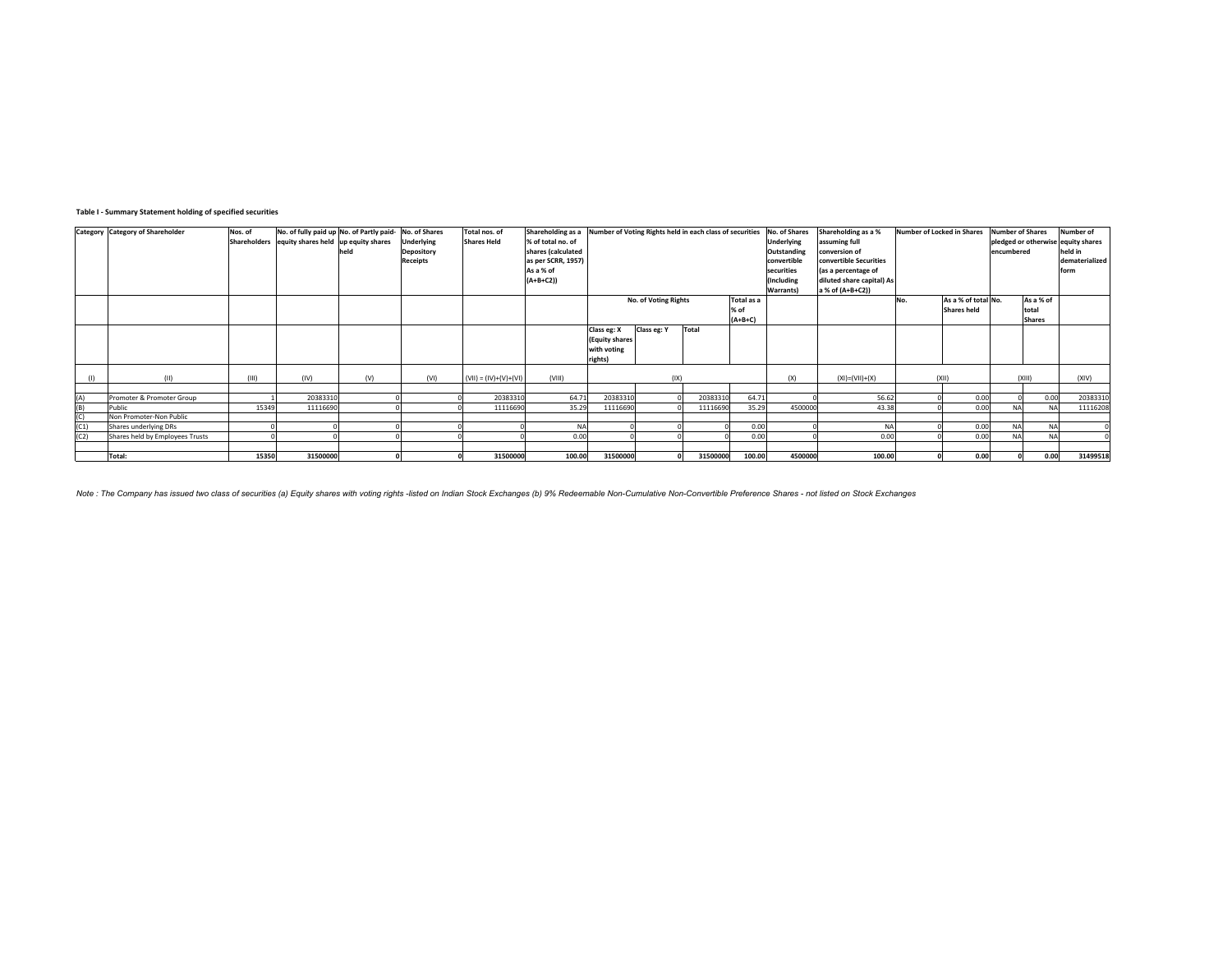|            | Category Category & Name of the Shareholder                | PAN        |          | No. of No. of fully<br>Shareh paid up equity up equity<br>olders shares held | Partly paid- No. of<br>shares held | <b>Shares</b><br>Underlying<br><b>Depository</b><br><b>Receipts</b> | Total No. of<br><b>Shares Held</b> | Shareholding<br>% calculated<br>as per SCRR,<br>1957 (as a %<br>of total no of<br>shares<br>$(A+B+C2)$ |          |                     | Number of Voting Rights held in each class of securities |                        | No. of Shares<br>Underlying<br>Outstanding<br>convertible<br>securities<br>(Including<br><b>Warrants</b> | Shareholding as a %<br>assuming full<br>conversion of<br>convertible Securities<br>(as a percentage of<br>diluted share capital)<br>(as a % of A+B+C2)) |     | Number of Locked in Shares Number of Shares | encumbered | pledged or otherwise | Number of<br>equity shares<br>held in<br>dematerialize<br>d form |
|------------|------------------------------------------------------------|------------|----------|------------------------------------------------------------------------------|------------------------------------|---------------------------------------------------------------------|------------------------------------|--------------------------------------------------------------------------------------------------------|----------|---------------------|----------------------------------------------------------|------------------------|----------------------------------------------------------------------------------------------------------|---------------------------------------------------------------------------------------------------------------------------------------------------------|-----|---------------------------------------------|------------|----------------------|------------------------------------------------------------------|
|            |                                                            |            |          |                                                                              |                                    |                                                                     |                                    |                                                                                                        |          | No of Voting Rights |                                                          | Total as a % of        |                                                                                                          |                                                                                                                                                         | No. | As a % of total No.                         |            | As a % of total      |                                                                  |
|            |                                                            |            |          |                                                                              |                                    |                                                                     |                                    |                                                                                                        |          |                     |                                                          | total voting<br>rights |                                                                                                          |                                                                                                                                                         |     | <b>Shares held</b>                          |            | <b>Shares held</b>   |                                                                  |
|            |                                                            |            |          |                                                                              |                                    |                                                                     |                                    |                                                                                                        | Class X  | <b>Class Y</b>      | <b>Total</b>                                             |                        |                                                                                                          |                                                                                                                                                         |     |                                             |            |                      |                                                                  |
|            |                                                            | (1)        | (11)     | (III)                                                                        | (V)                                | (VI)                                                                | $(VII) = (IV + V + VI)$            | (VIII)                                                                                                 |          |                     | (IX)                                                     |                        | (X)                                                                                                      | $(XI) = (VII) + (X)$                                                                                                                                    |     | (XII)                                       |            | (XIII)               | (XIV)                                                            |
| (1)        | Indian                                                     |            |          |                                                                              |                                    |                                                                     |                                    |                                                                                                        |          |                     |                                                          |                        |                                                                                                          |                                                                                                                                                         |     |                                             |            |                      |                                                                  |
| (a)        | Individuals/Hindu undivided Family                         |            |          |                                                                              |                                    |                                                                     |                                    | 0.00                                                                                                   |          |                     | $\Omega$                                                 | 0.00                   |                                                                                                          | 0.00                                                                                                                                                    |     | 0.00                                        |            | 0.00                 |                                                                  |
|            | Mr. Sameer Gehlaut                                         | AFMPG9469E |          |                                                                              |                                    | $\Omega$                                                            |                                    | 0.00                                                                                                   |          |                     | $\Omega$                                                 | 0.00                   |                                                                                                          | 0.00                                                                                                                                                    |     | 0.00                                        |            | 0.00                 |                                                                  |
| (b)        | Central Government/State Government(s)                     |            | $\Omega$ | $\Omega$                                                                     |                                    | $\Omega$                                                            |                                    | 0.00                                                                                                   | $\Omega$ |                     | $\circ$                                                  | 0.00                   |                                                                                                          | 0.00                                                                                                                                                    |     | 0.00                                        |            | 0.00                 | $\mathfrak{c}$                                                   |
| (c)        | Financial Institutions/Banks                               |            |          |                                                                              |                                    | $\sim$                                                              |                                    | 0.00                                                                                                   |          |                     |                                                          | 0.00                   |                                                                                                          | 0.00                                                                                                                                                    |     | 0.00                                        |            | 0.00                 |                                                                  |
| (d)        | Any Other (specify)                                        |            |          |                                                                              |                                    |                                                                     |                                    | 0.00                                                                                                   |          |                     |                                                          | 0.00                   |                                                                                                          | 0.00                                                                                                                                                    |     |                                             |            |                      |                                                                  |
|            | <b>Bodies Corporate</b>                                    |            |          | 20383310                                                                     |                                    |                                                                     | 20383310                           | 64.71                                                                                                  | 20383310 |                     | 20383310                                                 | 64.71                  |                                                                                                          | 56.62                                                                                                                                                   |     | 0.00                                        |            | 0.00                 | 20383310                                                         |
|            | Indiabulls Integrated Services Limited                     |            |          |                                                                              |                                    |                                                                     |                                    |                                                                                                        |          |                     |                                                          |                        |                                                                                                          |                                                                                                                                                         |     |                                             |            |                      |                                                                  |
|            | (formerly SORIL Holdings and Ventures Limited)             | AABCI7129N |          | 20383310                                                                     |                                    |                                                                     | 20383310                           | 64.71                                                                                                  | 20383310 |                     | 20383310                                                 | 64.71                  |                                                                                                          | 56.62                                                                                                                                                   |     | 0.00                                        |            | 0.00                 | 20383310                                                         |
|            | Jvestha Infrastructure Private Limited                     | AABCJ7290F |          |                                                                              |                                    | $\Omega$                                                            |                                    | 0.00                                                                                                   |          |                     |                                                          | 0.00                   |                                                                                                          | 0.00                                                                                                                                                    |     | 0.00                                        |            | 0.00                 |                                                                  |
|            | Kritikka Infrastructure Private Limited                    | AACCK9428M | $\Omega$ | $\Omega$                                                                     |                                    | $\Omega$                                                            |                                    | 0.00                                                                                                   | $\Omega$ |                     | $\Omega$                                                 | 0.00                   |                                                                                                          | 0.00                                                                                                                                                    |     | 0.00                                        |            | 0.00                 | $\mathfrak{c}$                                                   |
|            | Calleis Properties Private Limited                         | AAECC3879J |          | $\Omega$                                                                     |                                    | $\Omega$                                                            |                                    | 0.00                                                                                                   |          |                     |                                                          | 0.00                   |                                                                                                          | 0.00                                                                                                                                                    |     | 0.00                                        |            | 0.00                 | $\mathfrak{c}$                                                   |
|            | Calleis Constructions Private Limited                      | AAECC3843Q |          | $\Omega$                                                                     |                                    | $\Omega$                                                            |                                    | 0.00                                                                                                   |          |                     | $\Omega$                                                 | 0.00                   |                                                                                                          | 0.00                                                                                                                                                    |     | 0.00                                        |            | 0.00                 | $\mathfrak{c}$                                                   |
|            | Calleis Real Estate Private Limited                        | AAECC3872D |          | $\Omega$                                                                     |                                    | $\Omega$                                                            |                                    | 0.00                                                                                                   |          |                     | $\Omega$                                                 | 0.00                   |                                                                                                          | 0.00                                                                                                                                                    |     | 0.00                                        |            | 0.00                 | $\mathfrak{c}$                                                   |
|            | Powerscreen Media Private Limited                          | AAECP2595G |          |                                                                              |                                    | $\Omega$                                                            |                                    | 0.00                                                                                                   |          |                     | $\Omega$                                                 | 0.00                   |                                                                                                          | 0.00                                                                                                                                                    |     | 0.00                                        |            | 0.00                 | $\mathfrak{g}$                                                   |
|            | Karanbhumi Estates Private Limited                         | AADCK1763E |          | $\Omega$                                                                     |                                    | $\Omega$                                                            |                                    | 0.00                                                                                                   |          |                     | $\Omega$                                                 | 0.00                   |                                                                                                          | 0.00                                                                                                                                                    |     | 0.00                                        |            | 0.00                 | $\mathfrak{c}$                                                   |
|            | Meru Minerals Private Limited                              | AAECM2096F |          |                                                                              |                                    | $\Omega$                                                            |                                    | 0.00                                                                                                   |          |                     | $\Omega$                                                 | 0.00                   |                                                                                                          | 0.00                                                                                                                                                    |     | 0.00                                        |            | 0.00                 | C                                                                |
|            | Dahlia Infrastructure Private Limited                      | AADCD4141K | $\Omega$ | $\Omega$                                                                     |                                    | $\Omega$                                                            |                                    | 0.00                                                                                                   | $\Omega$ |                     | $\Omega$                                                 | 0.00                   |                                                                                                          | 0.00                                                                                                                                                    |     | 0.00                                        |            | 0.00                 | <sub>C</sub>                                                     |
|            | Galax Minerals Private Limited                             | AADCG7346K |          |                                                                              |                                    |                                                                     |                                    | 0.00                                                                                                   |          |                     |                                                          | 0.00                   |                                                                                                          | 0.00                                                                                                                                                    |     | 0.00                                        |            | 0.00                 |                                                                  |
|            | Sub-Total (A)(1)                                           |            |          | 20383310                                                                     |                                    |                                                                     | 20383310                           | 64.71                                                                                                  | 20383310 |                     | 20383310                                                 | 64.71                  |                                                                                                          | 56.62                                                                                                                                                   |     | 0.00                                        |            | 0.00                 | 20383310                                                         |
| (2)        | Foreign                                                    |            |          |                                                                              |                                    |                                                                     |                                    |                                                                                                        |          |                     |                                                          |                        |                                                                                                          |                                                                                                                                                         |     |                                             |            |                      |                                                                  |
|            | Individuals (Non-Resident Individuals/Foreign Individuals) |            |          |                                                                              |                                    |                                                                     |                                    | 0.00                                                                                                   |          |                     |                                                          | 0.00                   |                                                                                                          | 0.00                                                                                                                                                    |     | 0.00                                        |            | 0.00                 |                                                                  |
| (a)<br>(b) | Government                                                 |            | $\Omega$ | $\Omega$                                                                     |                                    | $\Omega$                                                            |                                    | 0.00                                                                                                   |          |                     | $\Omega$                                                 | 0.00                   |                                                                                                          | 0.00                                                                                                                                                    |     | 0.00                                        |            | 0.00                 | $\mathsf{C}$                                                     |
| (c)        | Institutions                                               |            | $\Omega$ | $\Omega$                                                                     |                                    | $\Omega$                                                            |                                    | 0.00                                                                                                   |          |                     | $\Omega$                                                 | 0.00                   |                                                                                                          | 0.00                                                                                                                                                    |     | 0.00                                        |            | 0.00                 | $\mathfrak{c}$                                                   |
| (d)        | Foreign Portfolio Investor                                 |            |          | $\Omega$                                                                     |                                    | $\Omega$                                                            |                                    | 0.00                                                                                                   |          |                     | $\Omega$                                                 | 0.00                   |                                                                                                          | 0.00                                                                                                                                                    |     | 0.00                                        |            | 0.00                 | $\mathfrak{c}$                                                   |
| (e)        | Anv Other                                                  |            |          | $\Omega$                                                                     |                                    | $\Omega$                                                            |                                    | 0.00                                                                                                   |          |                     | $\Omega$                                                 | 0.00                   |                                                                                                          | 0.00                                                                                                                                                    |     | 0.00                                        |            | 0.00                 |                                                                  |
|            | Sub-Total (A)(2)                                           |            | $\Omega$ | $\Omega$                                                                     |                                    | $\mathbf{r}$                                                        |                                    | 0.00                                                                                                   |          |                     | $\mathbf{r}$                                             | 0.00                   |                                                                                                          | 0.00                                                                                                                                                    |     | 0.00                                        |            | 0.00                 |                                                                  |
|            | <b>Total Shareholding of Promoter and Promoter Group</b>   |            |          |                                                                              |                                    |                                                                     |                                    |                                                                                                        |          |                     |                                                          |                        |                                                                                                          |                                                                                                                                                         |     |                                             |            |                      |                                                                  |
|            | $(A)=(A)(1)+(A)(2)$                                        |            |          | 20383310                                                                     |                                    |                                                                     | 20383310                           | 64.71                                                                                                  | 20383310 |                     | 20383310                                                 | 64.71                  |                                                                                                          | 56.62                                                                                                                                                   |     | 0.00                                        |            | 0.00                 | 20383310                                                         |
|            |                                                            |            |          |                                                                              |                                    |                                                                     |                                    |                                                                                                        |          |                     |                                                          |                        |                                                                                                          |                                                                                                                                                         |     |                                             |            |                      |                                                                  |

## **Table II ‐ Statement showing shareholding pattern of the Promoter and Promoter Group**

Details of shares which remain unclaimed may be given here along with details such as no. of shareholders, outstanding shares held in demat/unclaimed suspense account, voting rights which are frozen etc.: Not applicable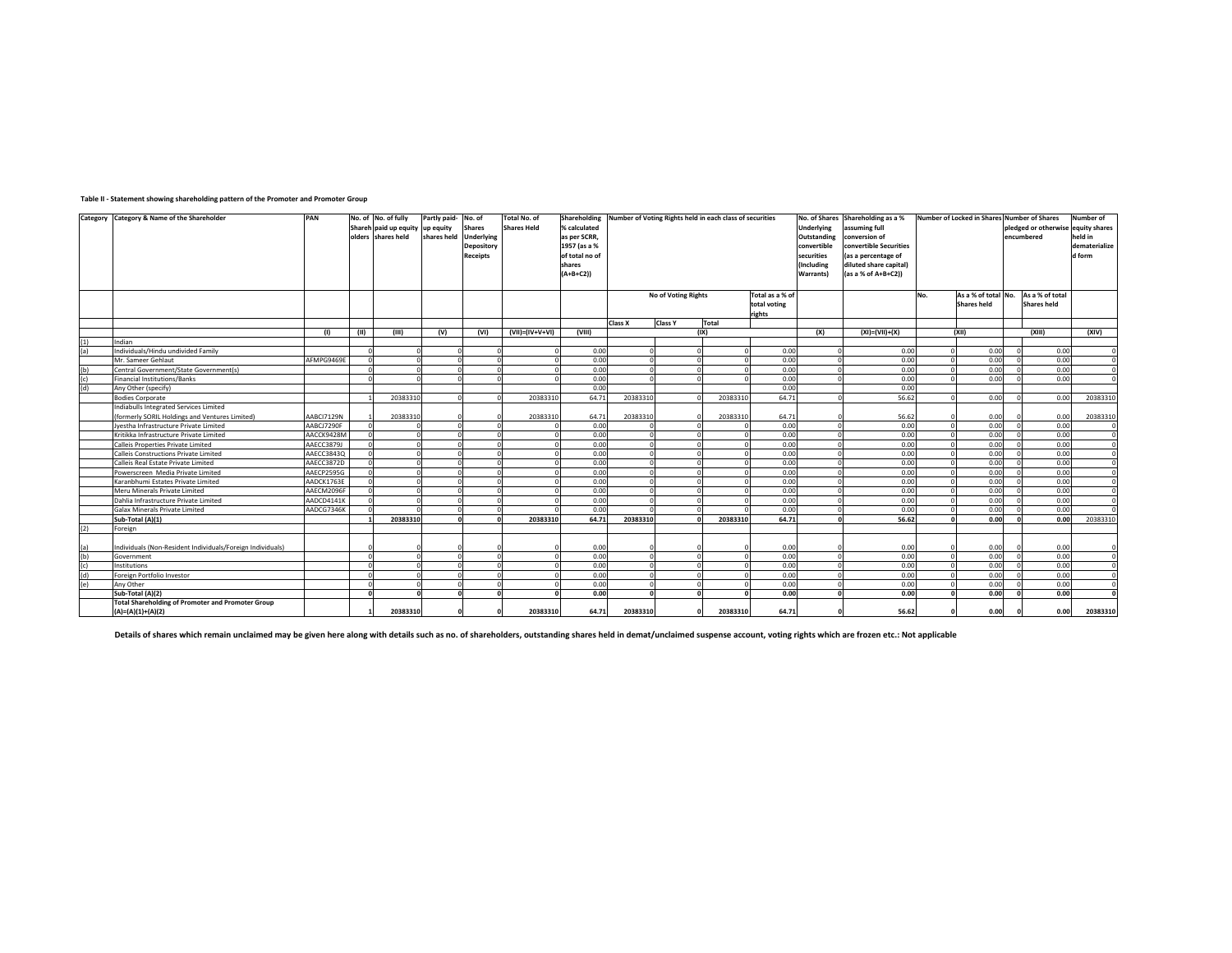#### **Table III ‐ Statement showing shareholding pattern of the Public shareholder**

|                                     | Category Category & Name of the Shareholder               | PAN        | No. of | No. of fully paid up Partly paid-up                |            | No. of Shares     | Total No. of Shares Shareholding Number of Voting Rights held in each class of securities |                |          |                             |          |                 | No. of Shares     | Shareholding as a % Number of Locked in Shares |                |                     |                      | Number of Shares pledged or | <b>Number of equity</b> |
|-------------------------------------|-----------------------------------------------------------|------------|--------|----------------------------------------------------|------------|-------------------|-------------------------------------------------------------------------------------------|----------------|----------|-----------------------------|----------|-----------------|-------------------|------------------------------------------------|----------------|---------------------|----------------------|-----------------------------|-------------------------|
|                                     |                                                           |            |        | Shareholders equity shares held equity shares held |            | <b>Underlying</b> | Held                                                                                      | % calculated   |          |                             |          |                 | <b>Underlying</b> | assuming full                                  |                |                     |                      | otherwise encumbered        | shares held in          |
|                                     |                                                           |            |        |                                                    |            | Depository        |                                                                                           | as per SCRR,   |          |                             |          |                 | Outstanding       | conversion of                                  |                |                     |                      |                             | dematerialized          |
|                                     |                                                           |            |        |                                                    |            |                   |                                                                                           | 1957 (as a %   |          |                             |          |                 |                   |                                                |                |                     |                      |                             |                         |
|                                     |                                                           |            |        |                                                    |            | Receipts          |                                                                                           |                |          |                             |          |                 | convertible       | convertible Securities                         |                |                     |                      |                             | form                    |
|                                     |                                                           |            |        |                                                    |            |                   |                                                                                           | of total no of |          |                             |          |                 | securities        | (as a percentage of                            |                |                     |                      |                             |                         |
|                                     |                                                           |            |        |                                                    |            |                   |                                                                                           | shares         |          |                             |          |                 | Including         | diluted share capital)                         |                |                     |                      |                             |                         |
|                                     |                                                           |            |        |                                                    |            |                   |                                                                                           | $(A+B+C2))$    |          |                             |          |                 | Warrants)         | (as a % of A+B+C2)                             |                |                     |                      |                             |                         |
|                                     |                                                           |            |        |                                                    |            |                   |                                                                                           |                |          |                             |          |                 |                   |                                                |                |                     |                      |                             |                         |
|                                     |                                                           |            |        |                                                    |            |                   |                                                                                           |                |          |                             |          |                 |                   |                                                |                |                     |                      |                             |                         |
|                                     |                                                           |            |        |                                                    |            |                   |                                                                                           |                |          | <b>No. of Voting Rights</b> |          | Total as a % of |                   |                                                | No.            | As a % of total No. |                      | As a % of total             |                         |
|                                     |                                                           |            |        |                                                    |            |                   |                                                                                           |                |          |                             |          | total voting    |                   |                                                |                | <b>Shares held</b>  |                      | <b>Shares held</b>          |                         |
|                                     |                                                           |            |        |                                                    |            |                   |                                                                                           |                |          |                             |          | rights          |                   |                                                |                |                     |                      |                             |                         |
|                                     |                                                           |            |        |                                                    |            |                   |                                                                                           |                | Class X  | <b>Class Y</b>              | Total    |                 |                   |                                                |                |                     |                      |                             |                         |
|                                     |                                                           | (1)        | (III)  | (III)                                              | (V)        | (VI)              | (VII)=(IV+V+VI)                                                                           | (VIII)         |          |                             | (IX)     |                 | (X)               | $(XI) = (VII) + (X)$                           |                | (X  )               |                      | (XIII)                      | (XIV)                   |
| (1)                                 | <b>Institutions</b>                                       |            |        |                                                    |            |                   |                                                                                           |                |          |                             |          |                 |                   |                                                |                |                     |                      |                             |                         |
|                                     | Mutual Funds                                              |            |        |                                                    |            |                   |                                                                                           | 0.00           |          |                             |          | 0.00            |                   | 0.00                                           |                |                     | 0.00 NA              | <b>NA</b>                   |                         |
| (a)<br>(b)                          | Venture Capital Funds                                     |            |        |                                                    | $\sqrt{ }$ |                   |                                                                                           | 0.00           | n        |                             |          | 0.00            | $\Omega$          | 0.00                                           | $\overline{0}$ |                     | 0.00 NA              | <b>NA</b>                   | $\mathbf{0}$            |
|                                     | Alternate Investment Funds                                |            |        |                                                    |            |                   |                                                                                           | 0.00           |          |                             |          | 0.00            |                   | 0.00                                           |                |                     | $0.00$ NA            | <b>NA</b>                   | $\mathbf{0}$            |
| $\frac{\binom{c}{c}}{\binom{d}{c}}$ | Foreign Venture Capital Investors                         |            |        |                                                    |            |                   |                                                                                           | 0.00           |          |                             |          | 0.00            |                   | 0.00                                           |                |                     | 0.00 <sub>NA</sub>   | <b>NA</b>                   | $\sqrt{2}$              |
| (e)                                 | Foreign Portfolio Investors                               |            |        | 3253600                                            | $\Omega$   |                   | 3253600                                                                                   | 10.33          | 3253600  |                             | 3253600  | 10.33           |                   | 9.04                                           | $\Omega$       |                     | 0.00 NA              | <b>NA</b>                   | 3253600                 |
|                                     | Steadview Capital Mauritius Ltd.                          | AAOCS1253G |        | 3143600                                            |            |                   | 3143600                                                                                   | 9.98           | 3143600  |                             | 3143600  | 9.98            |                   | 8.73                                           | $\sqrt{2}$     |                     | 0.00 NA              | <b>NA</b>                   | 3143600                 |
| (f)                                 | Financial Institutions/Banks                              |            |        |                                                    | $\Omega$   |                   |                                                                                           | 0.00           |          |                             |          | 0.00            |                   | 0.00                                           | $\Omega$       |                     | 0.00 NA              | <b>NA</b>                   | $\mathbf 0$             |
| (g)                                 | <b>Insurance Companies</b>                                |            |        |                                                    |            |                   |                                                                                           | 0.00           |          |                             |          | 0.00            |                   | 0.00                                           | $\Omega$       |                     | $0.00$ NA            | <b>NA</b>                   | $\sqrt{2}$              |
| (h)                                 | Provident Funds/Pension Funds                             |            |        |                                                    |            |                   |                                                                                           | 0.00           |          |                             |          | 0.00            |                   | 0.00                                           |                |                     | 0.00 NA              | <b>NA</b>                   | $\mathbf{0}$            |
|                                     | Any Other (specify)                                       |            |        |                                                    |            |                   |                                                                                           | 0.00           |          |                             |          | 0.00            |                   | 0.00                                           |                |                     | 0.00 NA              | <b>NA</b>                   | $\sqrt{2}$              |
|                                     | Sub Total (B)(1)                                          |            |        | 3253600                                            |            |                   | 3253600                                                                                   | 10.33          | 3253600  | 0.00                        | 3253600  | 10.33           | 0.00              | 9.04                                           |                |                     | 0.00 NA              | <b>NA</b>                   | 3253600                 |
|                                     |                                                           |            |        |                                                    |            |                   |                                                                                           |                |          |                             |          |                 |                   |                                                |                |                     |                      |                             |                         |
| (2)                                 | Central Government/State Government(s)/President of India |            |        |                                                    | $\Omega$   |                   |                                                                                           | 0.00           |          |                             |          | 0.00            |                   | 0.00                                           | $\circ$        |                     | $0.00$ NA            | <b>NA</b>                   | $\mathbf{0}$            |
|                                     | Sub Total (B)(2)                                          |            |        |                                                    |            |                   |                                                                                           | 0.00           |          |                             |          | 0.00            |                   | 0.00                                           |                |                     | 0.00 NA              | <b>NA</b>                   | n                       |
| (3)                                 | <b>Non-Institutions</b>                                   |            |        |                                                    |            |                   |                                                                                           | 0.00           |          |                             |          |                 |                   |                                                |                |                     |                      |                             |                         |
|                                     | i.Individual shareholders holding nominal share capital   |            |        |                                                    |            |                   |                                                                                           |                |          |                             |          |                 |                   |                                                |                |                     |                      |                             |                         |
| (a)                                 | up to Rs.2 lakhs                                          |            | 14921  | 4531481                                            |            |                   | 4531481                                                                                   | 14.39          | 4531481  |                             | 4531483  | 14.39           | 4500000           | 25.09                                          |                |                     | $0.00$ NA            | <b>NA</b>                   | 4530999                 |
|                                     | ii.Individual shareholders holding nominal share capital  |            |        |                                                    |            |                   |                                                                                           |                |          |                             |          |                 |                   |                                                |                |                     |                      |                             |                         |
|                                     | in excess of Rs. 2 Lakhs                                  |            | 33     | 2106216                                            |            |                   | 2106216                                                                                   | 6.69           | 2106216  |                             | 2106216  | 6.69            |                   | 5.85                                           |                |                     | $0.00$ NA            | <b>NA</b>                   | 2106216                 |
| (b)                                 | NBFCs Registered with RBI                                 |            |        |                                                    | $\sqrt{2}$ |                   |                                                                                           | 0.00           |          |                             |          | 0.00            | n                 | 0.00                                           | $\Omega$       |                     | 0.00 NA              | <b>NA</b>                   |                         |
| (c)                                 | <b>Employee Trusts</b>                                    |            |        |                                                    |            |                   |                                                                                           | 0.00           |          |                             |          | 0.00            |                   | 0.00                                           |                |                     | 0.00 NA              | <b>NA</b>                   | $\sqrt{2}$              |
|                                     | Overseas Depositories (Holding DRs)                       |            |        |                                                    |            |                   |                                                                                           |                |          |                             |          |                 |                   |                                                |                |                     |                      |                             |                         |
| (d)                                 | (Balancing figure)                                        |            |        |                                                    |            |                   |                                                                                           | 0.00           |          |                             |          | 0.00            |                   | 0.00                                           |                |                     | $0.00$ NA            | <b>NA</b>                   | $\sqrt{2}$              |
| (e)                                 | Any Other (specify)                                       |            | 393    | 1225393                                            |            |                   | 1225393                                                                                   | 3.89           | 1225393  |                             | 1225393  | 3.89            |                   | 3.40                                           |                |                     | 0.00 NA              | <b>NA</b>                   | 1225393                 |
|                                     | Non Resident Indians                                      |            | 177    | 197839                                             |            |                   | 197839                                                                                    | 0.63           | 197839   |                             | 197839   | 0.63            |                   | 0.55                                           | $\Omega$       |                     | 0.00 NA              | <b>NA</b>                   | 197839                  |
|                                     | <b>Clearing Members</b>                                   |            | 67     | 57536                                              |            |                   | 57536                                                                                     | 0.18           | 57536    |                             | 57536    | 0.18            |                   | 0.16                                           |                |                     | 0.00 NA              | <b>NA</b>                   | 57536                   |
|                                     | <b>Bodies Corporate</b>                                   |            | 149    | 970018                                             |            |                   | 970018                                                                                    | 3.08           | 970018   |                             | 970018   | 3.08            |                   | 2.69                                           |                |                     | 0.00 NA              | <b>NA</b>                   | 970018                  |
|                                     | Sub Total (B)(3)                                          |            | 15347  | 7863090                                            |            |                   | 7863090                                                                                   | 24.96          | 7863090  |                             | 7863090  | 24.96           | 4500000           | 34.34                                          | $\Omega$       |                     | 0.00 <sub>NA</sub>   | <b>NA</b>                   | 7862608                 |
|                                     | Total Public Shareholding (B) = $(B)(1)+(B)(2)+(B)(3)$    |            | 15349  | 11116690                                           |            |                   | 11116690                                                                                  | 35.29          | 11116690 |                             | 11116690 | 35.29           | 4500000           | 43.38                                          |                |                     | $0.00$ <sub>NA</sub> | <b>NA</b>                   | 11116208                |

Details of the shareholders acting as Persons in Concert including their Shareholding (No. and %): Not Applicable

| Name of shareholder             | Name of PAC        | No. of Shares | holding% |
|---------------------------------|--------------------|---------------|----------|
| Steadview Capital Mauritius Ltd | <b>ABG Capital</b> | 3143600       | 9.98     |
|                                 | LTR Focus Fund     |               |          |
| .<br>.<br>$\sim$                | .                  | $-$<br>.      |          |

Details of shares which remain unclaimed may be given here along with details such as no. of shareholders, outstanding shares held in demat/unclaimed suspense account, voting rights which are frozen etc.: Not applicable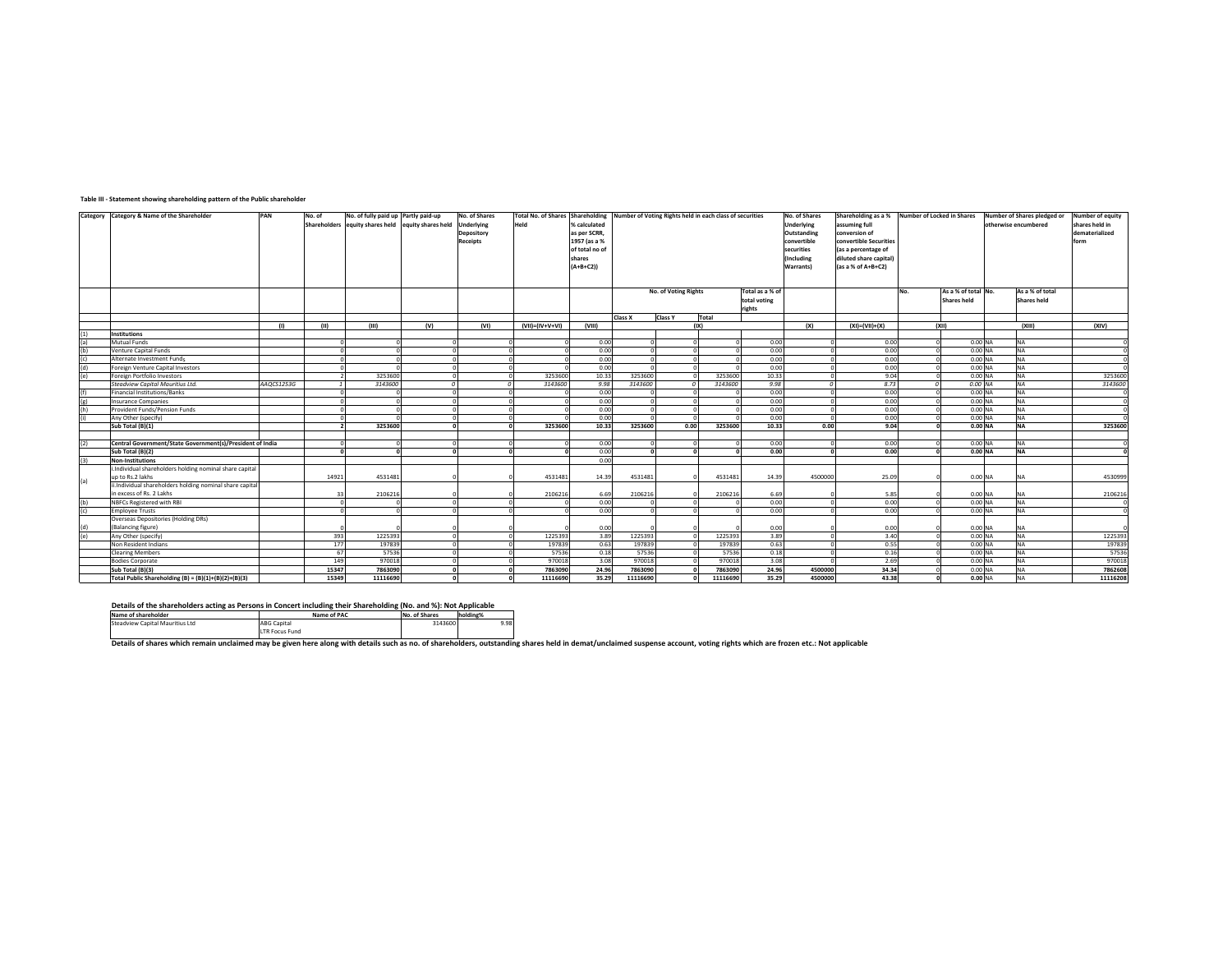#### **Table IV ‐ Statement showing shareholding pattern of the Non Promoter ‐ Non Public Shareholder**

| Category | Category & Name of the Shareholder               | PAN          | No. of | No. of fully paid up Partly paid-up | Shareholders equity shares held equity shares held Underlying | No. of Shares   | <b>Held</b>     | % calculated             |         |                      | Total No. of Shares Shareholding Number of Voting Rights held in each class of securities |                 | No. of Shares<br><b>Underlying</b>       | Shareholding as a %<br>assuming full          | <b>Shares</b> | Number of Locked in | Number of Shares pledged or<br>otherwise encumbered | Number of equity<br>shares held in |
|----------|--------------------------------------------------|--------------|--------|-------------------------------------|---------------------------------------------------------------|-----------------|-----------------|--------------------------|---------|----------------------|-------------------------------------------------------------------------------------------|-----------------|------------------------------------------|-----------------------------------------------|---------------|---------------------|-----------------------------------------------------|------------------------------------|
|          |                                                  |              |        |                                     |                                                               | Depository      |                 | as per SCRR,             |         |                      |                                                                                           |                 | Outstanding                              | conversion of                                 |               |                     |                                                     | dematerialized                     |
|          |                                                  |              |        |                                     |                                                               | <b>Receipts</b> |                 | 1957 (as a %             |         |                      |                                                                                           |                 |                                          | convertible securities convertible Securities |               |                     |                                                     | form (Not                          |
|          |                                                  |              |        |                                     |                                                               |                 |                 | of total no of<br>shares |         |                      |                                                                                           |                 | (Including Warrants) (as a percentage of | diluted share capital) (as                    |               |                     |                                                     | Applicable)                        |
|          |                                                  |              |        |                                     |                                                               |                 |                 | $(A+B+C2)$               |         |                      |                                                                                           |                 |                                          | a % of A+B+C2)                                |               |                     |                                                     |                                    |
|          |                                                  |              |        |                                     |                                                               |                 |                 |                          |         | No. of Voting Rights |                                                                                           | Total as a % of |                                          |                                               |               | As a % of total No. | As a % of total                                     |                                    |
|          |                                                  |              |        |                                     |                                                               |                 |                 |                          |         |                      |                                                                                           | total voting    |                                          |                                               |               | <b>Shares held</b>  | Shares held                                         |                                    |
|          |                                                  |              |        |                                     |                                                               |                 |                 |                          | Class X | <b>Class Y</b>       | Total                                                                                     |                 |                                          |                                               |               |                     |                                                     |                                    |
|          |                                                  | $\mathbf{u}$ | (II)   | (III)                               | (V)                                                           | (VI)            | (VII)=(IV+V+VI) | (VIII)                   |         |                      |                                                                                           |                 | (x)                                      | $(XI) = (VII) + (X)$                          |               | (X  )               | (XIII                                               | (X V)                              |
| (1)      | Custodian/DR Holder                              |              |        |                                     |                                                               |                 |                 | 0.00                     |         |                      |                                                                                           | 0.00            |                                          | 0.00                                          |               | $0.00$ NA           |                                                     |                                    |
|          | Employee Benefit Trust (under SEBI(Share based   |              |        |                                     |                                                               |                 |                 |                          |         |                      |                                                                                           |                 |                                          |                                               |               |                     |                                                     |                                    |
| (2)      | Employee Benefit) Regulations 2014)              |              |        |                                     |                                                               |                 |                 | 0.001                    |         |                      |                                                                                           | 0.00            |                                          | 0.00                                          |               | 0.00 NA             |                                                     |                                    |
|          |                                                  |              |        |                                     |                                                               |                 |                 |                          |         |                      |                                                                                           |                 |                                          |                                               |               |                     |                                                     |                                    |
|          | Total Non-Promoter-Non Public Shareholding (C) = |              |        |                                     |                                                               |                 |                 |                          |         |                      |                                                                                           |                 |                                          |                                               |               |                     |                                                     |                                    |
|          | $(C)(1)+(C)(2)$                                  |              |        |                                     |                                                               |                 |                 | 0.00                     |         |                      |                                                                                           | 0.00            |                                          | 0.00                                          |               | $0.00$ NA           |                                                     |                                    |